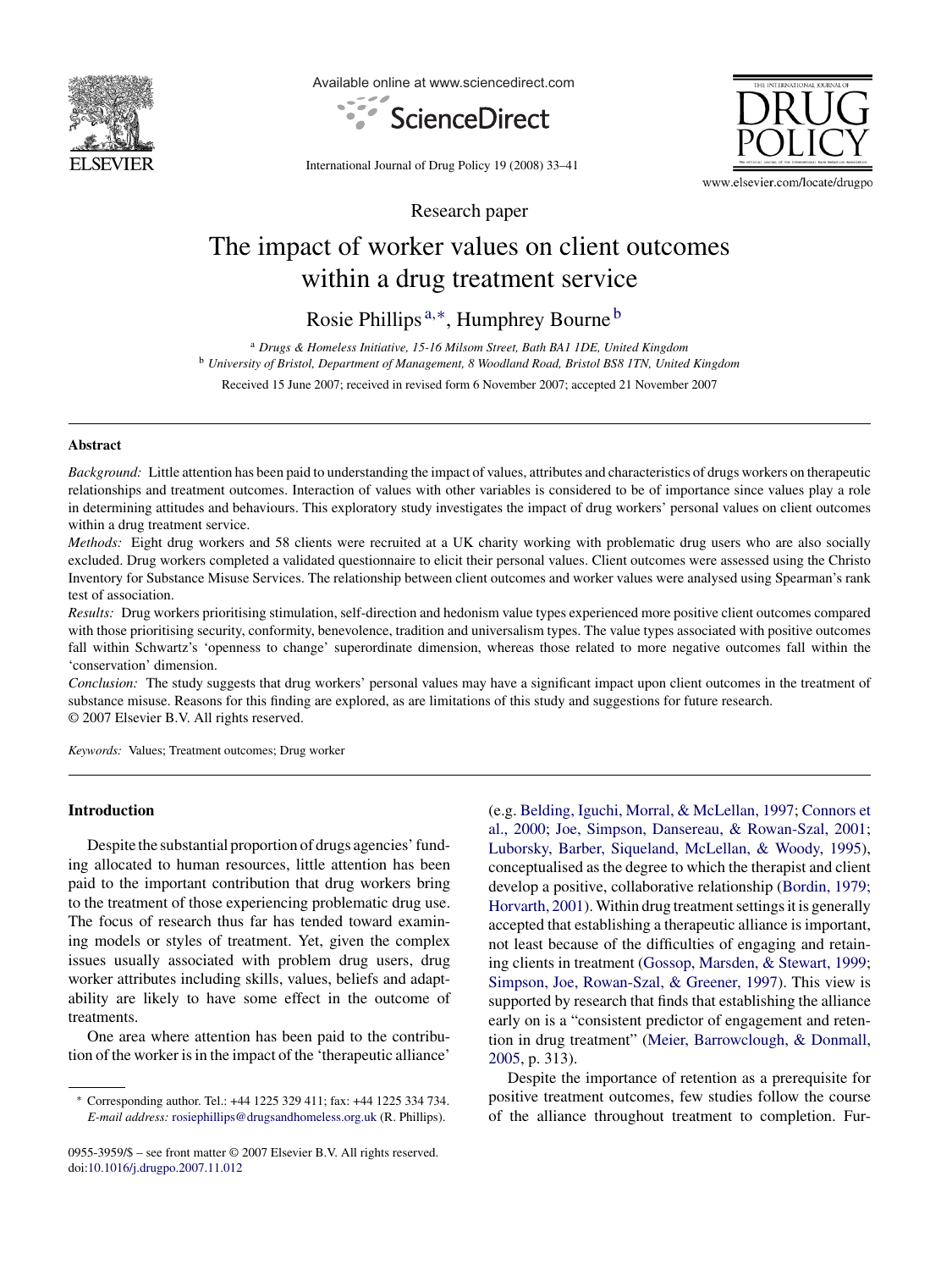thermore, research investigating the association between therapeutic alliance and treatment outcomes beyond the effect of retention has thus far produced inconsistent results [\(Fenton, Cecero, Nich, Frankforter, & Carroll, 2001;](#page-7-0) [Joe et](#page-7-0) [al., 2001\).](#page-7-0) This leads some, such as [Meier et al. \(2005\), t](#page-8-0)o call for more research to examine both the relationship between the therapeutic alliance and client outcomes, and the determinants of the alliance. Meier et al. acknowledge that little is currently known about the attributes, characteristics and values that underpin the establishment of a therapeutic alliance and subsequently their role in supporting positive treatment outcomes.

Studies investigating determinants of the alliance tend to focus on client pre-treatment characteristics [\(Connors et al.,](#page-7-0) [2000\),](#page-7-0) and although some investigating the personal qualities of the therapist and alliance attributes now appear in the literature, the evidence has yet to converge meaningfully. In the field of psychotherapy, for example, [Hersoug, Høglend,](#page-7-0) [Monsen, and Havik \(2001\)](#page-7-0) note that studies into therapist characteristics, such as background and experience, have generated variable results into the impact of these on the working alliance. Their work finds that experience, training, and professional skills have no significant effect on the alliance, nor does similarity in personal characteristics. Patients' perceptions of values similarity, however, appear to influence their perceptions of the working alliance and the authors conclude that values may therefore have an impact on the alliance and its outcome.

The lack of convincing evidence in support of the effectiveness of the therapeutic alliance may be because of missing intervening variables as Meier et al. (2005) suggest, or it may be because of events occurring outside the alliance itself. [Hersoug et al.'s \(2001\)](#page-7-0) study suggests that an exploration of the impact of drug workers' values may add to our understanding of the quality of the treatment of problematic drug use. Values are considered a determinant of attitudes and behaviour [\(Schwartz, 1992\).](#page-8-0) As internalised personal guidelines about how individuals conduct their life, values have a role in shaping behaviour and, as a consequence, impact upon an individual's relationships with others. This research starts to explore the relationship between the personal value priorities of drug workers and the outcomes for those receiving treatment.

#### **Values and value systems**

A major contribution to our understanding of the nature and structure of value systems has come from [Schwartz](#page-8-0) [\(1992, 1996\)](#page-8-0) whose work provides the theoretical basis for this research. Schwartz's values theory differs from previous work in the values field because it explains the relationship between values and motivational goals, and because it provides a framework for exploring values-related behaviour ([Rohan, 2000;](#page-8-0) [Stackman, Pinder, & Connor,](#page-8-0) [2000\).](#page-8-0) The framework is found to be reliable in over fifty

nations around the world [\(Schwartz & Bardi, 2001;](#page-8-0) [Spini,](#page-8-0) [2003\).](#page-8-0)

[Schwartz \(1992, p. 4\)](#page-8-0) defines values as "concepts or beliefs [which] pertain to desirable end-states of behaviours, transcend specific situations, guide selection or evaluation of behaviour or events [and] are ordered by relative importance". He argues that values express motivational concerns or goals, representing the "needs of individuals as biological organisms; requisites of coordinated social interaction; and survival and welfare needs of groups". Values are cognitive representations of these requirements, and form motivational goals for individuals and groups.

Schwartz identified two higher-order and conflicting motivational dimensions that give structure to the value system: 'openness to change' versus 'conservation'; and 'self-enhancement' versus 'self-transcendence'. The first dimension "arrays values in terms of the extent to which they motivate people to follow their own intellectual and emotional interests in unpredictable and uncertain directions versus to preserve the status quo and certainty it provides in relationships with close others, institutions and traditions" [\(Schwartz, 1992,](#page-8-0) p. 43), while the second dimension arrays values relating to the conflict between motivation to enhance or transcend selfish concerns. By investigating the spatial relationships between values, Schwartz identified ten distinct motivational types arranged along these two dimensions in a continuum, each of which comprises a number of individual values (see [Fig. 1\).](#page-2-0)

People differ from each other in the extent to which they favour certain value types over others. Prioritising one value type necessarily means de-prioritising or rejecting its opposite value such that "the structure of relationships among the value types is based on oppositions between motivational goals that tend to be mutually exclusive" [\(Schwartz, 1992, p](#page-8-0). 22). Value polarity is revealed in the structure, in that the opposite of any value type on the model is its antithesis. If the value system of an individual, for example, prioritises 'conformity' and 'tradition' value types, then the model suggests that those aligned in opposition to these – values associated with 'hedonism' – will not be important to that person, and may well be viewed with antagonism. At the same time, the value types adjacent to those prioritized are broadly compatible. Thus, the value types 'security' and 'benevolence' which lie adjacent to those of 'conformity and tradition' will be compatible, but as the distance increases away from the prioritised value type so compatibility will decrease.

The contiguous nature of the value types reveals an important relationship between value priorities and behaviour. Schwartz found correlations between opposing value types and propensity for or against behaviours including interpersonal cooperation, voting behaviour and willingness to engage with outsider groups [\(Schwartz, 1996\).](#page-8-0) Cooperation, for example, is positively correlated with the value types of 'benevolence' and 'universalism', and negatively correlated with the opposing value of 'power', while there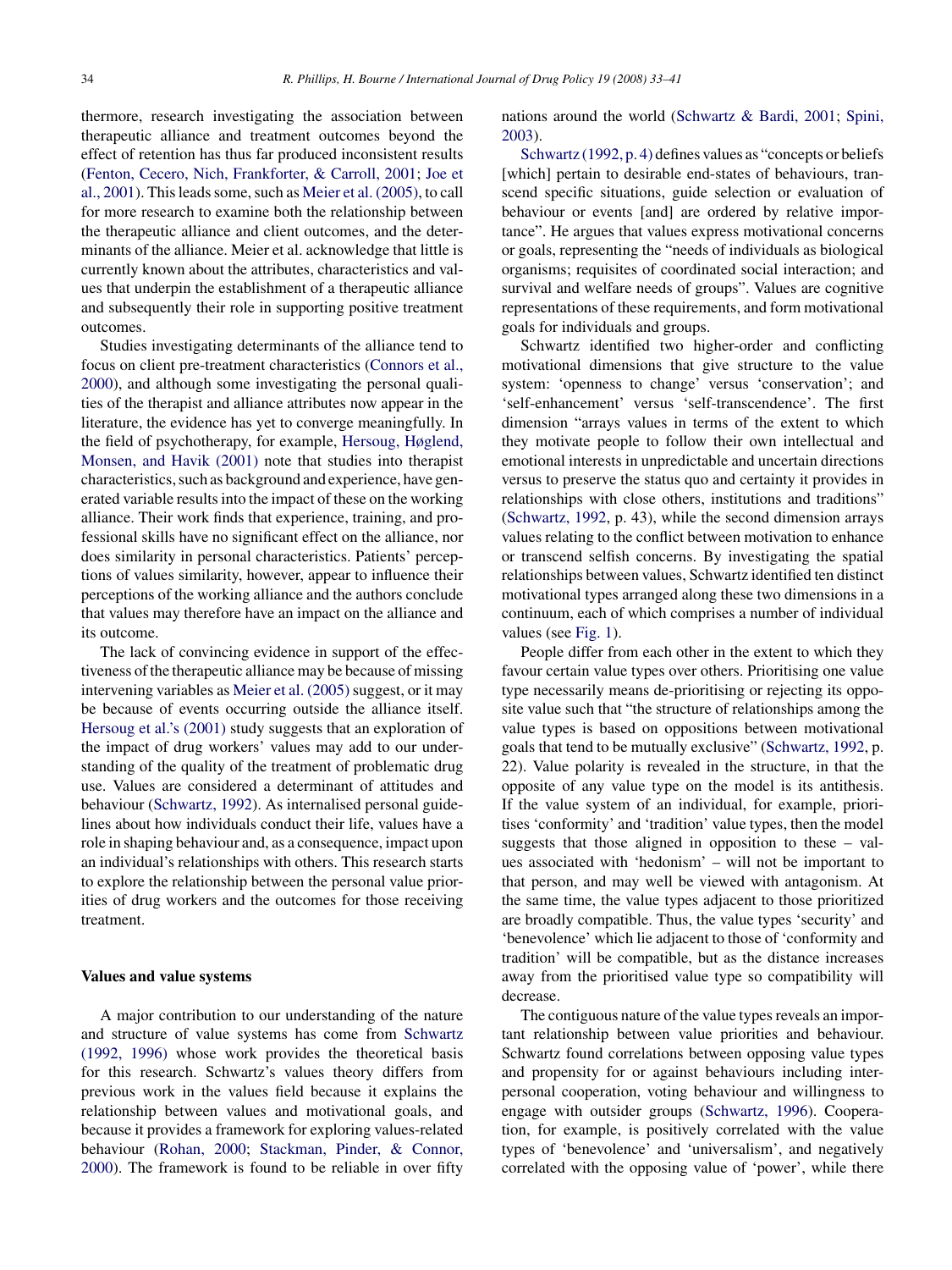<span id="page-2-0"></span>

Fig. 1. Individual key worker values to client outcome correlations plotted against Schwartz's Theoretical model of relations among motivational types of values (adapted from [Schwartz, 1996\).](#page-8-0) The numerical values are taken from Spearman's rank correlation co-efficient test of association, and demonstrate the strength of relationship between client outcomes and worker values.

was little correlation with those value types falling between these two poles. Similar patterns, but with different polarities, were revealed in each of the studies, and again in more recent work ([Bardi & Schwartz, 2003\),](#page-7-0) leading to the conclusion that values play a significant role in triggering a behavioural response only when an action or behaviour is promotive of values that are either held strongly or are antagonistic for the person concerned. Where an action or behaviour is promotive of values that are neither prioritised nor rejected by the individual then there is little or no relationship between values and the action or behaviour.

The notion that certain value priorities may be associated with certain behavioural preferences presents an interesting question regarding the role of values in the relationship between drug workers and clients: do the value priorities of drug workers affect the outcomes of such an alliance? The focus of this study is to explore this question. Should drug worker value priorities have an effect on client treatment outcomes, then this may be because of one or more of a number of factors. It may be that value priorities are linked to drug worker behaviours and actions that result in certain outcomes. Alternatively, it may be that certain value priorities in drug workers are more or less congruent with those of their clients, or with the style and approach of the employing organisation. While such questions are ultimately important, the first requirement for a programme of research is to explore the links between drug worker values and client outcomes, and to test the measures used to investigate the issue. This research begins this process.

## **Methods**

# *Context*

The Drugs & Homeless Initiative (DHI) is a UK social care agency. It offers services for people with complex needs around drug and alcohol use, with particular regard for those who are socially excluded as a result of poor housing, lack of employable skills, etc. ([DHI, 2004\).](#page-7-0) Services include needle and syringe exchange, shared care, structured day care, counselling, housing support, training, education and social activities. While each service differs, contact time tends to equalize; the most intensive services such as structured day care are of the shortest duration, while supported housing – the least intensive service – is of the longest duration. Excepting low threshold services, the relationship between drug worker and client at DHI is based on a case management approach.

# *Sample*

All drug workers and clients were considered for inclusion in the study and participation was voluntary. To meet the requirements for inclusion, however, drug workers were required to have undertaken reliability training in the client outcome measure used at DHI, and to have a client caseload who were also willing to participate. Excluded from the study were any clients engaged with more than one service, or engaged concurrently with DHI and another provider. This ensured that only one set of drug worker values were related to the client outcomes. Inclusion of individual client data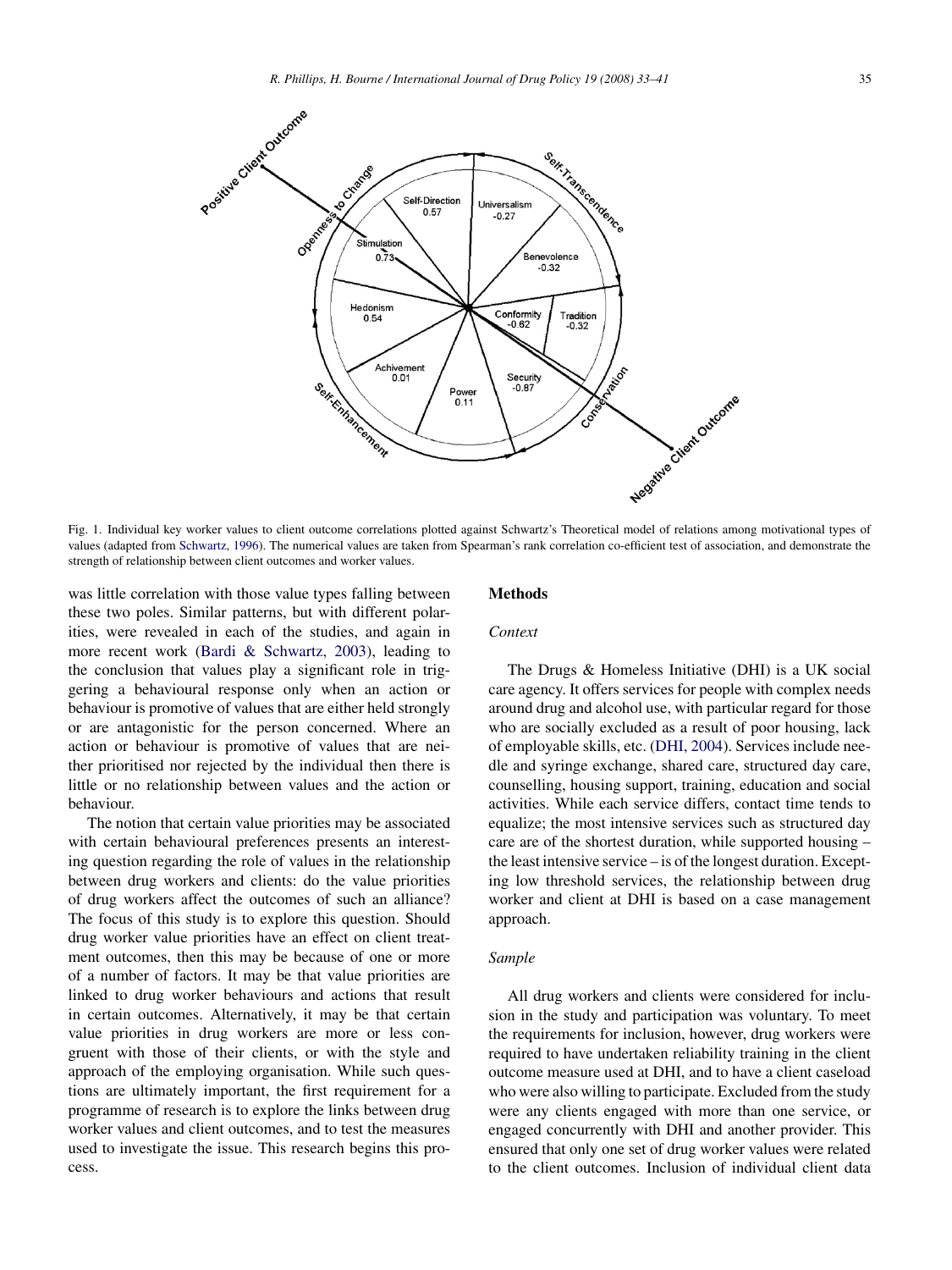required the existence of both entry and exit CISS scores in order to make assessment possible.

Of a total of 27 employees within the organisation, including staff not eligible for inclusion, 15 drug workers expressed a willingness to participate and eight qualified, having met all requirements. After removing incomplete records and those of clients not giving consent, a total of 58 client data records were investigated. All clients included in this research had completed a service, in a planned or unplanned way, and the minimum length of engagement with DHI was 12 weeks.

Four male and four female drug workers participated. Two were under 40 years of age and six over 40. Five had been employed for less than one year and three employed for one year or more. Of the 58 client participants, 45 were male and 13 female.

# *Client outcomes*

Client outcome information was gathered using data from completed Christo Inventory for Substance-misuse Services (CISS) forms ([Christo, Spurrell, & Alcorn, 2000\).](#page-7-0) CISS is an outcome measurement tool which enables evaluation of change in the misuse of substances, related behaviours and circumstances by clients over an extended period of time. CISS is completed by drug workers either on the basis of direct client interviews or personal experience of their client supplemented by case notes [\(Christo et al., 2000\).](#page-7-0) Ten items are measured, covering: social functioning; health status; HIV and sex risk behaviours; psychological health; engagement in occupation; criminal involvement; drug and alcohol use; support; compliance; and working relationships.

Drug workers score each client approximately every 30 days, and at a minimum on entry and exit from a service. Each item is scored on a three-point scale indicating the severity of the problem experienced in the last 30 days  $(0 = none,$  $1 =$ moderate,  $2 =$ severe). For example, a client who has not engaged in any offending behaviour in that time would receive a score of zero; a client who has committed petty theft once would receive a score of one; a client who has committed regular *or* severe criminal acts would receive a score of two. CISS enables drug workers and the organisation to evaluate how a client's substance use and lifestyle change over time. For each item, a reduction in the severity score from entry to exit is considered a positive outcome, as is a zero score on entry that does not change (i.e. not problematic at both entry and exit). No change to a moderate or severe problem, or a change for the worse, is considered a negative outcome. Since only those clients that had engaged long enough to have both an entry and exit score were included (a minimum of three months), a relationship can be considered to have formed between the drug worker and client.

All staff are trained in the use of the CISS instrument. In 2003, a Cohen Kappa test statistic was applied to the collated data, calculating the proportion of agreement observed between drug workers scoring hypothetical client profiles in a CISS training workshop. The computation enables the

proportion of agreement that occurs by chance to be considered and excluded, and the resulting value of Kappa was  $K = 0.86$  [\(Russell, 2004\).](#page-8-0) Follow up training has been conducted each year to ensure that staff scores remain reliable. Furthermore, random client files are regularly checked for accuracy of reported outcomes against case notes and care plans. Together, these measures provide a degree of assurance that workers' scores are not over or under reported.

# *Drug worker personal values*

Data on drugs workers' personal values were collected using the [Schwartz \(1992\)](#page-8-0) Value Survey (SVS), a standardised validated questionnaire. The SVS presents 57 value items selected *a priori* to represent one of 10 motivationally distinct value types, defined as a set of values that can be combined conceptually into one meaningful description (see [Table 1\).](#page-4-0) Respondents were asked to rate the importance of each value item as "a guiding principle in my life" on a 9-point scale from 7 (of supreme importance) to  $-1$  (opposed to my values). Background variables included in the SVS for the purpose of this research were age, gender and length of service.

# *Procedures*

In order to avoid any ethical conflict, data gathering procedures were carried out by a researcher external to DHI, and data were disguised before analysis to ensure that no one data set could be traced to any individual. All participants were presented with the aims and procedures of the research programme, including an explanation of the anonymity arrangements, and were invited to express interest in involvement to the independent researcher.

The SVS was administered to all workers who had given consent to involvement in the study. In accordance with SVS procedure, participants were instructed first to select those value items from the list that they considered to be the most and the least desirable as guiding principals in their lives, and to score them at  $+7$  and  $-1$  respectively. They were then instructed to rate the remaining value items from 0 to +6 according to levels of desirability. The combination of anchoring the extremes and rating the remainder provides greater differentiation and less end-piling than ratings alone [\(McCarthy & Shrum, 2000\).](#page-8-0) Responses to the values survey were then standardised around the mean in order to adjust for individual differences in the use of rating scales, in accordance with recommended practice ([Schwartz, 1992\).](#page-8-0)

For client outcomes, CISS scores were entered into the data set after they had been scored simply as '1' for a positive outcome and '0' a negative outcome. Measures relating to support, compliance and working relationship were excluded as they do not relate to the severity of the client's drug misuse and related behaviours. The scores from the seven domains included were combined to give an overall outcome. For the purposes of analysis, no change or an increased score from entry to exit was treated as a negative outcome, while a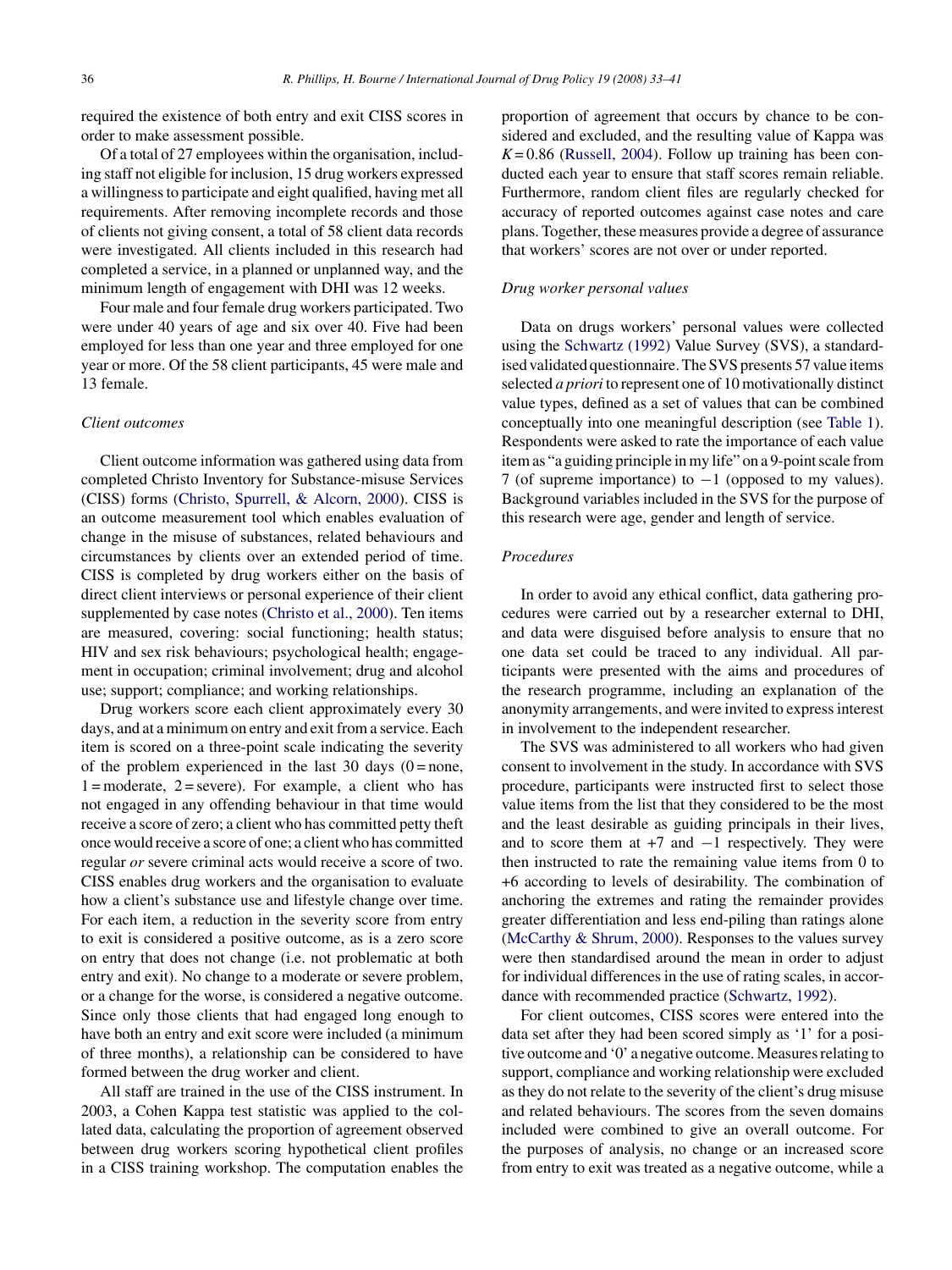<span id="page-4-0"></span>Table 1

| Schwartz's universal value types and the value items selected to represent them |
|---------------------------------------------------------------------------------|
|---------------------------------------------------------------------------------|

| Motivational value type                                                                                                            | Value items included                                                                                               |
|------------------------------------------------------------------------------------------------------------------------------------|--------------------------------------------------------------------------------------------------------------------|
| Self direction (independent thought and action)                                                                                    | Freedom, self respect, creativity, independent, choosing own goals,<br>curious                                     |
| Stimulation (need for variety and stimulation)                                                                                     | An exciting life, a varied life, daring                                                                            |
| Hedonism (pleasure or sensuous gratification for oneself)                                                                          | Pleasure, enjoying life, self indulgent                                                                            |
| Achievement (personal success through demonstrating competence according to<br>social standards)                                   | Ambitious, influential, capable, intelligent, successful                                                           |
| Power (attainment of social status and prestige, and control or dominance over<br>people and resources)                            | Social power, wealth, social recognition, authority, preserving my<br>public image                                 |
| Security (safety, harmony and stability of society, of relationships and of self)                                                  | Sense of belonging, social order, national security, reciprocation of<br>favours, family security, healthy, clean  |
| Conformity (restraint of actions, inclinations and impulses likely to upset others<br>and violate social expectations or norms)    | Politeness, self-discipline, honouring of parents and elders,<br>obedient                                          |
| Tradition (respect, commitment and acceptance of the customs and ideas that one's<br>culture or religion impose on the individual) | Respect for tradition, moderate, humble, accepting my portion in<br>life, devout                                   |
| Benevolence (preservation and enhancement of the welfare of people with whom<br>one is in frequent personal contact)               | A spiritual life, meaning in life, mature love, true friendship, loyal,<br>honest, helpful, responsible, forgiving |
| Universalism (understanding, appreciation and protection for the welfare of all                                                    | Equality, inner harmony, a world at peace, unity with nature,                                                      |
| people and for nature)                                                                                                             | wisdom, a world of beauty, social justice, broadminded, protecting                                                 |
|                                                                                                                                    | the environment                                                                                                    |

reduced score from entry to exit was treated as a positive outcome. The external researcher anonymously matched client CISS scores to relevant drug worker values, and these were used to explore associations. Descriptive data analyses and non-parametric tests of association were conducted for each variable, and Spearman's Rank order calculation was used to examine correlations.

# **Findings**

## *Client outcomes*

Of the 58 client participants, 57% demonstrated an improvement in their drug using, lifestyle and related circumstances over time, as demonstrated by a reduction in their CISS score from entry to exit. 43% of the client participants showed either an increase  $(N=18)$  or no change  $(N=7)$  in CISS scores, and were thus treated as a negative client outcome. While most drug workers' clients showed a mixture of positive and negative change in their CISS scores, some drug workers had better outcomes than others. One obtained a positive outcome in CISS scores for all client participants from entry to exit, while three obtained positive outcomes in over half their clients. Another drug worker obtained a negative outcome in all client participants' CISS scores, while two obtained negative outcomes in over two thirds of their clients. One obtained an equal balance between the two outcomes. There was no discernable pattern between client outcomes and length of service, gender or age of drug worker participants.

## *Drug workers' personal values*

There were some broad similarities in the value profiles of all drug worker participants in this study, with a general tendency for priorities to centre around 'self-transcendence' and 'openness to change' higher order values, and a corresponding rejection of those values falling within the 'conservation' and 'self-enhancement' higher order values. An exception was the value type 'security', which was more usually held as a moderately desirable value. The value type 'power' in particular, was viewed as being opposed to the values of drug worker participants, while 'benevolence' was rated as highly desirable by all but two drug workers.

# *Tests of association: client outcomes and worker values*

Results of Spearman's rank correlation coefficient to establish associations between worker values and client outcomes are shown in [Table 2.](#page-5-0)

## *Worker values and client outcomes: negative correlations*

The personal value of 'conformity' shows a statistically significant negative correlation with client outcomes (−0.62). This means that where conformity is rated as highly important by the worker, there was a negative client outcome (i.e. problem severity increased over time). The value 'security' was also strongly associated with negative client outcomes (−0.87). Other value types showing significant, but weaker, correlations with negative client outcomes when rated highly include 'tradition'  $(-0.32)$ , 'benevolence'  $(-0.32)$  and 'universalism' (−0.27). It should be noted that the opposite also applied for each of these correlations: where any of the above values were rated low, there was a positive client outcome.

#### *Worker values and client outcomes: positive correlations*

Three value types showed strong positive correlations with client outcomes, meaning that they are associated with prob-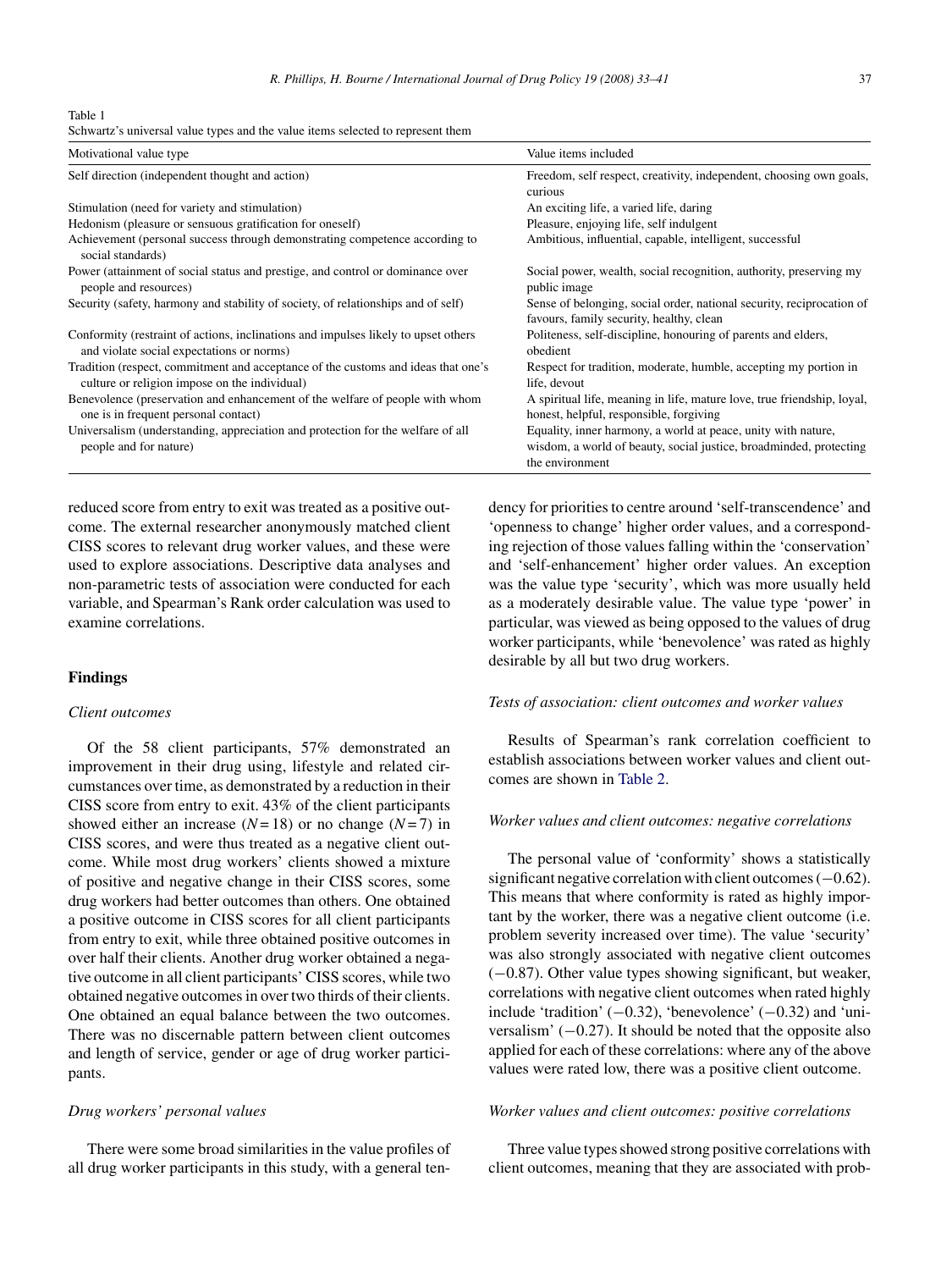<span id="page-5-0"></span>Table 2 Correlation matrices to show the association between worker values and client outcomes and intra-value associations (workers,  $N=8$ ; clients,  $N=58$ )

|                |                |      | 2          | 3                    | 4          | 5         | 6          |                      | 8          | 9          | 10         | 11         |
|----------------|----------------|------|------------|----------------------|------------|-----------|------------|----------------------|------------|------------|------------|------------|
|                | Client outcome | 1.00 | $-0.62$ ** | $-0.32$ <sup>*</sup> | $-0.32***$ | $-0.27*$  | $0.57***$  | $0.73***$            | $0.54***$  | 0.01       | 0.11       | $-0.87**$  |
| 2              | Conformity     |      | 1.00       | $0.57***$            | 0.24       | $0.57***$ | $-0.61***$ | $-0.41***$           | $-0.76***$ | $-0.23$    | $-0.75***$ | $0.59***$  |
| 3              | Tradition      |      |            | 1.00                 | 0.14       | 0.15      | $-0.57***$ | $-0.36***$           | $-0.54***$ | $-0.25$    | $-0.65***$ | $0.33***$  |
| $\overline{4}$ | Benevolence    |      |            |                      | 1.00       | 0.06      | $-0.33***$ | $-0.27$ <sup>*</sup> | $-0.06$    | $-0.68$ ** | $-0.06$    | $0.29*$    |
| 5              | Universalism   |      |            |                      |            | 1.00      | $-0.77***$ | $-0.61***$           | $-0.26*$   | $-0.29*$   | $-0.34**$  | $0.53***$  |
| 6              | Self direction |      |            |                      |            |           | 1.00       | $0.89***$            | $0.45***$  | $0.37***$  | $0.33***$  | $-0.81***$ |
| 7              | Stimulation    |      |            |                      |            |           |            | 1.00                 | $0.26*$    | $0.25^*$   | 0.05       | $-0.87***$ |
| 8              | Hedonism       |      |            |                      |            |           |            |                      | 1.00       | $-0.31^*$  | $0.39***$  | $-0.63***$ |
| 9              | Achievement    |      |            |                      |            |           |            |                      |            | 1.00       | $0.45***$  | 0.04       |
| 10             | Power          |      |            |                      |            |           |            |                      |            |            | 1.00       | $-0.02$    |
| 11             | Security       |      |            |                      |            |           |            |                      |            |            |            | 1.00       |

\* Correlation is significant at the 0.05 level (two-tailed).

\*\* Correlation is significant at the 0.01 level (two-tailed).

lems reducing over time. These are 'self-direction' (0.57), 'stimulation' (0.73), and 'hedonism' (0.54). Again, the opposite also applied, in that where these values were rated as unimportant to the worker, the outcome and correlation was negative. Only the value types 'achievement' (0.01) and 'power' (0.11) were not shown to be significantly statistically correlated with client outcome.

Table 2 also shows that the intra-value correlations are broadly consistent with the correlations between values and clients outcomes; those values arrayed furthest away from one another in Schwartz's theoretical model of relations among motivational types of values tend to be negatively correlated, and those adjacent tend to be positively correlated. Minor exceptions may reflect individual variation or may be a result of the small sample size. Overall, however, the intra-value correlations give support the finding that there are statistically significant associations between values and outcomes, as well as the validity of the measure at a case study level.

#### *Overlaying findings on the Schwartz model*

When the tests of association between the drug worker values to client outcomes data was transferred from Table 2 and plotted against [Schwartz's \(1992\)](#page-8-0) model, a clear pattern emerges (See [Fig. 1\).](#page-2-0)

The three value types positively correlated with client outcomes at a statistically significant level lie adjacent to one another on Schwartz' model of the structural relations of value types. These value types form a contiguous region that centres round the 'openness to change' higher-order value type. Likewise, the five value types where statistically significant negative correlations were found in relation to client outcomes also form a contiguous region. This time, however, the region occupied centres around the higher order value of 'conservation', with particularly strong negative correlations for the security and conformity value types.

The value with the strongest positive correlation, 'stimulation', is most spatially distant from the value type with the strongest negative correlation, 'security'. This finding is consistent with [Schwartz's \(1992\)](#page-8-0) theory. Overall, the closer the personal values of the drug worker centre on the value type stimulation, within the openness to change higher order dimension, the more positive the client outcome.

#### **Discussion**

The aim of this research is to explore the relationship between drug worker values and client outcomes in order to establish the extent to which larger and fuller studies might be appropriate, and to test the methods for their usefulness. In this section, we explore the findings as reported before discussing some limitations of the study and suggestions for future research.

The findings indicate a relationship between the personal value priorities of drug workers and client outcomes. Drug workers whose personal value priorities centre on the motivational value type 'stimulation', and in the overall direction of 'openness to change', experience more positive client outcomes, while drug workers whose personal value priorities centre on the motivational value type 'security', in the overall direction of 'conservation', experience more negative client outcomes. In accordance with values theory, we explore three potential explanations: the result of value driven behaviours in drug workers; the result of value similarity between drug workers and clients; and the result of value similarity between drug workers and their organisation.

# *Drug worker values and outcomes*

Drug workers whose personal value priorities centre on the higher order value type of 'openness to change' may be better suited to working with drug users because they are motivated to approach their work in different ways to those whose values centre on 'conservation'. [Schwartz \(1992, p. 43\)](#page-8-0) states that those who hold openness to change personal values are motivated to "follow their own intellectual and emotional interests in unpredictable and uncertain directions". In contrast, those who hold the opposing conservation values are motivated to "preserve the status quo and the certainty in provides in rela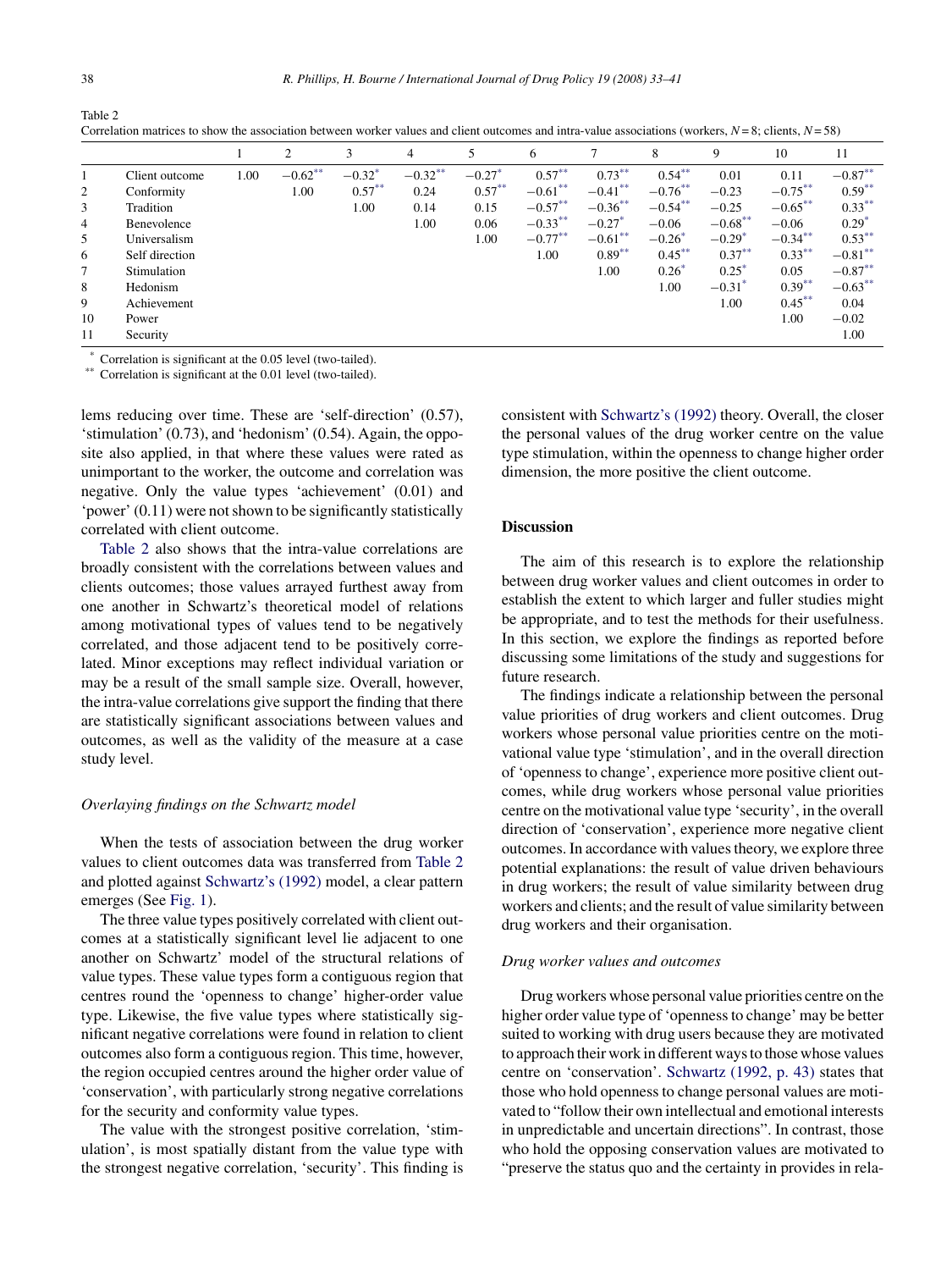tionships with close others, institutions, and traditions". It may be that drug workers who deviate from prescribed treatment methods are successful because they follow their own intuition and, by being open to change, are less likely to hold stereotypical views of clients, so that their needs are considered more openly and solutions developed that are attuned to the individual. Put simply, those who are motivated by openness to change value types may be more effective at tailoring responses to individual client needs.

[Horvarth \(2001\)](#page-7-0) found that an open, flexible stance was a consistent theme across much of the therapeutic alliance literature. Clients present for treatment with some kind of change agenda – and one must assume that even where clients wish to continue drug taking, they at least aspire to change from risky drug taking behaviours to safer ones – so drug workers who are flexible and can change their approach to match the changing situation that clients experience through treatment, are more able to maintain congruence with the client, one of the defining features of the therapeutic alliance ([Hersoug et al., 2001; Meier et al., 2005\).](#page-7-0)

#### *Value similarity between client and drug workers*

An alternative explanation is that drug workers whose values centre on openness to change higher order value types match more closely the typical value priorities of clients: there is better value fit between drug worker and client. Studies of interpersonal and intergroup relationships cite value congruity as a factor in the development of a relationship (e.g. [Kerckhoff & Davis, 1962;](#page-8-0) [Schneider, 1987\).](#page-8-0)

Interestingly, the value profile of drug workers shown to have good treatment outcomes is similar to the description of dance club drug users in the UK found by [Measham,](#page-8-0) [Aldridge, and Parker \(2001\), w](#page-8-0)ho found that dance club drug users had a profile similar to problem drug users. While, unlike problem drug users, they reject using high dependency drugs such as heroin and crack, they were found to be highly drug experienced with a preference for risk-taking, and for seeking stimulation and hedonistic social activities during 'time-out' from work.

Value congruity between drug worker and client may help explain the counter-intuitive finding that self-transcendence value priorities were not associated with successful outcomes. The self-transcendence higher order value type express goals related to others and a concern for their welfare. One might expect these values and goals to be associated with a person-centred approach and with qualities identified by researchers as being conducive to forming an alliance early in treatment ([Grafanaki & McLeod, 1995;](#page-7-0) [Horvarth &](#page-7-0) [Greenberg, 1994\).](#page-7-0) It may be that drug workers holding selftranscendence values are able to form a therapeutic alliance and so promote early retention in treatment, but are less able to assist clients to progress toward unproblematic drug use and associated behaviours. Two studies have found that high initial alliance may be related to poor outcome and premature termination ([Florsheim, Shotorbani, Guest-Warnick, Barratt,](#page-7-0)

[& Hwang, 2000;](#page-7-0) [Joyce & Piper, 1998\).](#page-7-0) Together, these could help explain the inconsistent research results reported with regard to the relationship of the alliance and treatment outcomes over and above the effect of retention ([Fenton et al.,](#page-7-0) [2001; Joe et al., 2001\),](#page-7-0) and provides support for the suggestion that the alliance is more an indicator of good treatment progress and client satisfaction than it is a predictor of positive outcomes [\(Belding et al., 1997\).](#page-7-0) As change occurs for the client, it may be that such workers are less able to support the client to independence, perhaps through over-concern for their welfare or through risk aversion.

#### *Value similarity between drug workers and DHI*

A third explanation for the findings may be found in the fit between the drug worker and the DHI. Value congruity has been found to be a significant factor in supplementary person–organisation fit, when the characteristics of the person – personality, values, goals and attitudes – are similar to others in the same environment ([Kristof, 1996\).](#page-8-0) A number of studies have associated person–organisation values fit with job satisfaction, organisational commitment, and motivation (e.g. [Chatman, 1991; Posner, 1992\).](#page-7-0) It may be that drug workers are more effective in their work when their own value priorities are congruent with those promoted by the organisation in which they are employed.

DHI places importance on client self-reliance and change, and this emphasis on independence and associated empowerment is reflected in the charity's flat organisational structure, devolved decision-making processes, and staff job descriptions. The values of this organisation would seem to focus around 'openness to change', in particular the 'self-direction' and 'stimulation' values. Employees holding values along this same dimension are therefore likely to experience value congruence, so may be more productive simply because they are comfortable being guided in their working life by these values, unlike those with conflicting values, such as 'con-servation' 'security' and 'conformity'. As [Finegan \(2000, p.](#page-7-0) [150\)](#page-7-0) puts it: "an individual who values orderliness and cautiousness is likely to shrink in an environment that encourages experimentation and creativity. In all likelihood, the result of placing people in situations at odds with their personal values will not be positive for either the employee or the organization. Not only could employee's well-being be at risk but it is also possible that they would be less devoted to the organization and possibly less productive". Within the context of a more hierarchical management structure it might be the case that a different set of values, congruent with the host organisation, are associated with positive client outcomes.

#### **Limitations and suggestions for further research**

This research explores the relationship between drug workers' personal values and performance outcomes. The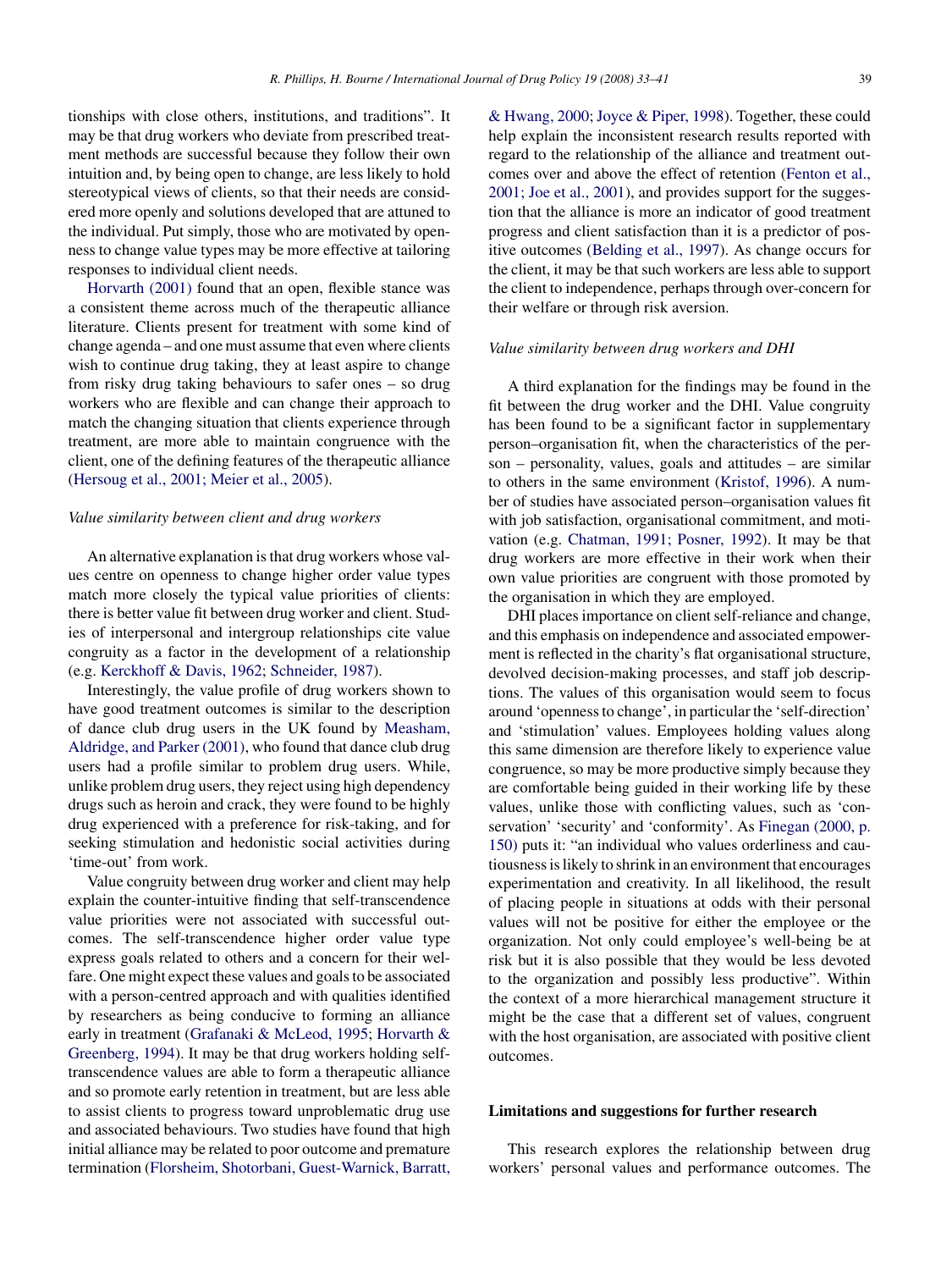<span id="page-7-0"></span>chosen method and the measures selected for use in this context are appropriate, and it is encouraging that the method worked in a single case, so represents a useful first step in testing its feasibility in a robust and structured way. There are a number of limitations, discussed below with suggestions for further research.

The study was carried out with a relatively small sample within one drug service organisation, which limits the confidence that can be placed on the findings and the extent to which implications may be drawn. Replication of this study across larger populations and drug service settings would improve confidence in the findings and therefore the implications for practice and policy that may arise.

A particular issue arising from the small sample size is the effect on the internal validity of the data. There are a small number of weak intra-value associations between value types where a stronger association might be expected, such as between 'power' and 'benevolence'. These are likely to be explained by individual variation within a general pattern of value associations that would be removed with larger sample sizes. The value types 'achievement' and 'power' were not found to be correlated with client outcome. One explanation for this may be that these value types are not associated with behaviours that are either positive or negative for client outcomes. Alternatively, the value types themselves may be under-reported as a consequence of social desirability. In a study exploring the issue of social desirability and values, [Schwartz, Verkalaso, Antonovsky, and Sagiv \(1997\)](#page-8-0) report that some people may match their value priorities to those considered important in their social environment, although they state – as one might expect – that social desirability is a greater influence for those to whom the value type 'conformity' is important. A larger sample size would help to minimise the effect of individual variation in the findings.

The size of the study and its exploratory nature limit the extent to which other potential variations can be explored, including moderating influences of drug worker characteristics including age, gender and length of service. While no relationship was found with such characteristics in this research, a larger study would provide more reliable data on this and other questions that arise. It would be useful, for example, to compare outcomes on each of the seven items of the CISS outcome measurement tool in order to see if value priorities of drug workers had variable effects on these. Furthermore, value profiles were sought only from drugs workers, and not from their clients. Such an extension to the research was considered premature until a relationship between drug worker value priorities and client outcomes had been shown. Following this study, however, it would be appropriate to investigate concurrently the value priorities of clients as this would allow the possible explanation of value matching to be explored more fully. Similarly, studies that included exploration of values promoted in drug service organisations might illuminate the role of complimentary person–organisation fit.

#### **Conclusion**

The study is a first step in a larger research programme, the first requirement of which is to explore the links between drug worker values and client outcomes, and to test the measures used to investigate the issue. In spite of the limitations of the sample in this exploratory work, it does suggest the measures employed have shown a link and that further work would serve to develop a deeper understanding of this important aspect of the treatment of problematic drug use.

# **References**

- Bardi, A., & Schwartz, S. (2003). Values and behavior: Strength and structure of relations. *Personality and Social Psychology Bulletin*, *29*(10), 1207–1220.
- Belding, M. A., Iguchi, M. Y., Morral, A. R., & McLellan, A. T. (1997). Assessing the helping alliance and its impact in the treatment of opiate dependence. *Drug and Alcohol Dependence*, *48*, 51–59.
- Bordin, E. (1979). The generalizability of the psychoanalytic concept of the working alliance. *Psychotherapy*, *16*, 252–260.
- Chatman, J. (1991). Matching people and organizations: Selection and socialization in public accounting firms. *Administrative Science Quarterly*, *36*, 459–484.
- Christo, G., Spurrell, S., & Alcorn, R. (2000). Validation of the Christo inventory for substance-misuse services (CISS): A simple outcome evaluation tool. *Drug and Alcohol Dependence*, *59*, 189–197.
- Connors, G. J., DiClemente, C. C., Dermen, K. H., Kadden, R., Carroll, K. M., & Frone, M. R. (2000). Predicting the therapeutic alliance in alcoholism treatment. *Journal of Studies on Alcohol*, *61*, 139–149.
- Drugs and Homeless Initiative. (2004). *Drugs & Homeless Initiative: Annual Report, 2003*.
- Fenton, L. R., Cecero, J. J., Nich, C., Frankforter, T. L., & Carroll, K. M. (2001). Perspective is everything: the predictive validity of six working alliance instruments. *Journal of Psychotherapy Practice and Research*, *10*, 262–268.
- Finegan, J. E. (2000). The Impact of person and organizational values on organizational commitment. *Journal of Occupational and Organizational Psychology*, *73*, 149–169.
- Florsheim, P., Shotorbani, S., Guest-Warnick, G., Barratt, T., & Hwang, W. (2000). Role of the working alliance in treatment of delinquent boys in community-based programs. *Journal of Clinical Child Psychology*, *29*, 94–107.
- Gossop, M., Marsden, J., & Stewart, D. (1999). NTORS: The national treatment outcome research study. *Drug & Alcohol Findings*, *2*, 16–22.
- Grafanaki, S., & McLeod, J. (1995). Client and counsellor narrative accounts of congruence during the most helpful and hindering events of an initial counselling session. *Counselling Psychology Quarterly*, *8*(4), 311– 324.
- Hersoug, A. G., Høglend, P., Monsen, J. T., & Havik, O. E. (2001). Quality of working alliance in psychotherapy: Therapist variables and patient/therapist similarity as predictors. *Journal of Psychotherapy Practice and Research*, *10*, 205–216.
- Horvarth, A. O., & Greenberg, L. S. (Eds.). (1994). *The working alliance: Theory, research and practice*. New York: John Wiley & Sons.
- Horvarth, A. O. (2001). The alliance. *Psychotherapy: Theory, Research, Practice, Training*, *38*, 365–372.
- Joe, G. W., Simpson, D. D., Dansereau, D. F., & Rowan-Szal, G. A. (2001). Relationships between counselling rapport and drug abuse treatment outcomes. *Psychiatric Services*, *52*, 1223–1229.
- Joyce, A. S., & Piper, W. E. (1998). Expectancy, the therapeutic alliance, and treatment outcome in short-term individual psychotherapy. *Journal of Psychotherapy Practice and Research*, *7*, 236–248.